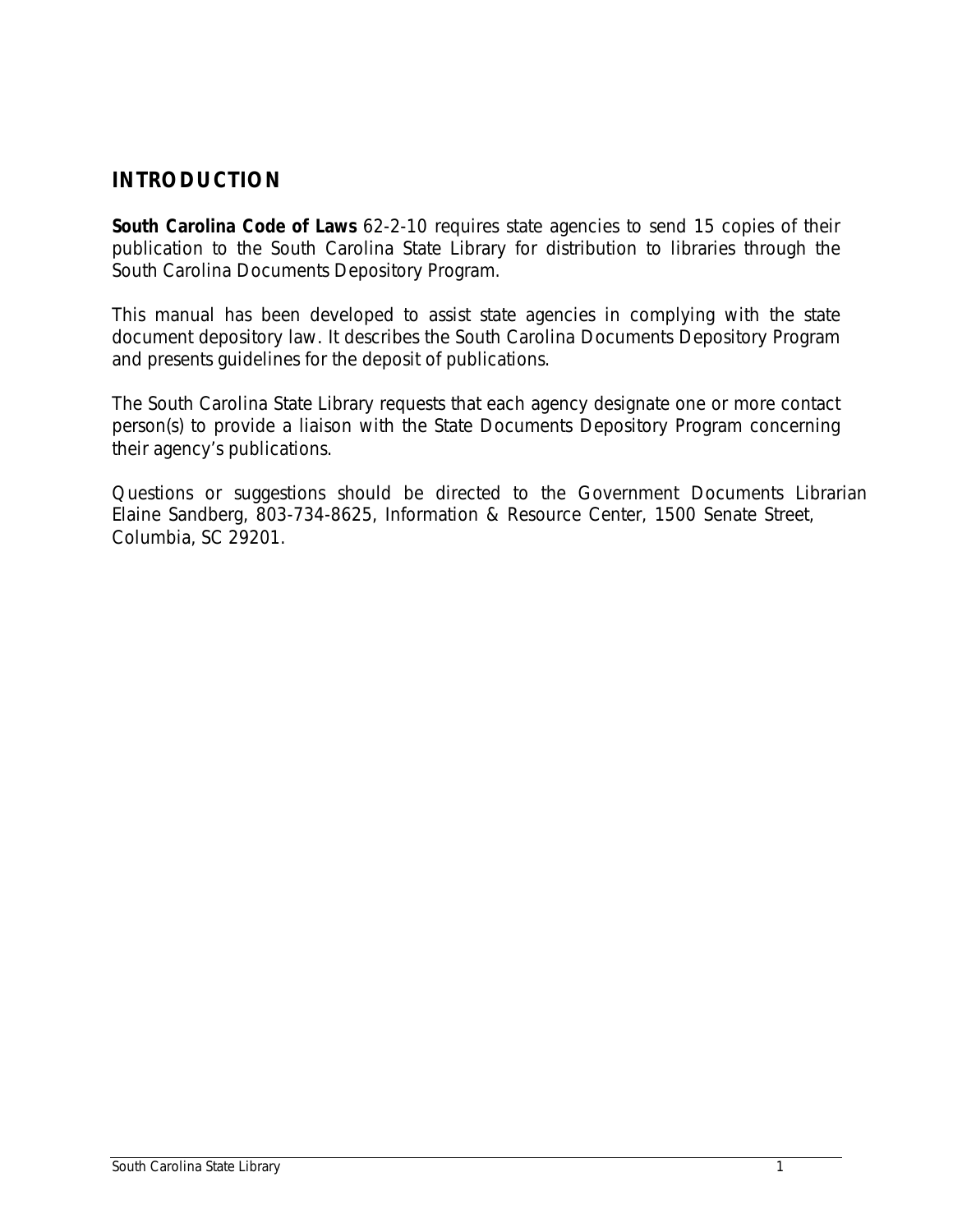# **TABLE OF CONTENTS**

| Purpose of the SC State Documents Depository Program          |    |  |
|---------------------------------------------------------------|----|--|
| Directory of SC State Documents Depository Libraries          | 5  |  |
| Participating in the Documents Program                        | 7  |  |
| Role of Documents Depository Libraries                        | 11 |  |
| Sending State Documents to the SC State Library               |    |  |
| Summary                                                       | 14 |  |
|                                                               |    |  |
| APPENDIX A – SC State Documents Depository Act                | 15 |  |
| APPENDIX B – Examples of State Documents Requested by the Act | 17 |  |
| APPENDIX C - Agency contact form.                             | 22 |  |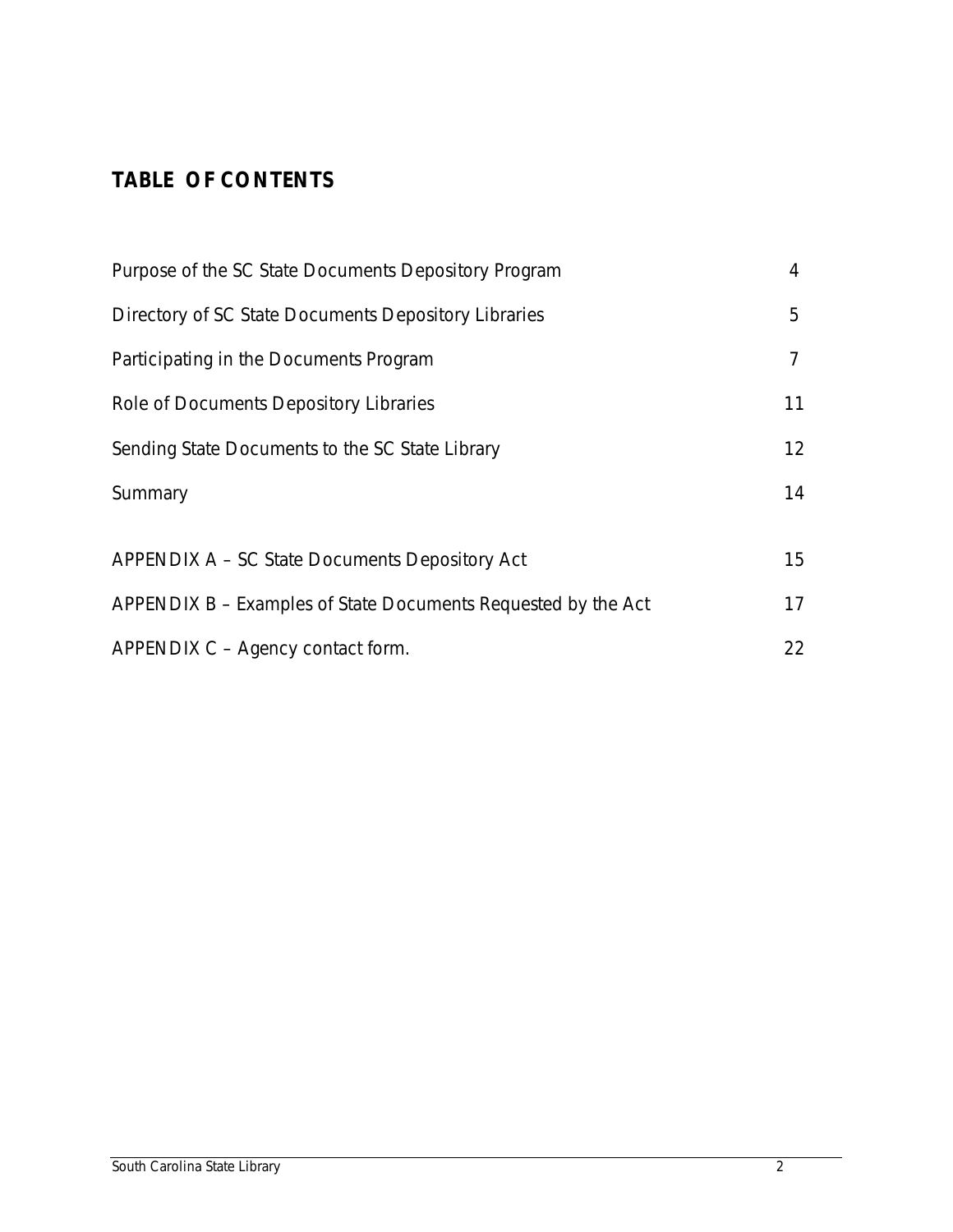# **PURPOSE OF THE S.C. DOCUMENTS DEPOSITORY PROGRAM**

The purpose of the South Carolina Documents Depository Program is to collect and distribute state government publications to South Carolina libraries. This program preserves and makes available a record of major state government programs. It assures the availability of state publications for use by South Carolina citizens now and in the future.

South Carolina state documents and publications are a main source of information about state government organization, services, programs, reports and statistics. Library staff also respond on a daily basis to questions and provide reference services to South Carolinians using information obtained from state government documents.

The State Library staff identify, collect and distribute state documents to eleven South Carolina libraries serving as depositories. The Library provides statewide interlibrary loan to local libraries in South Carolina. The Library also provides reference services to state government agency personnel.

The Information and Resource Center at the South Carolina State Library has the largest South Carolina state documents collection. The collection was begun in 1969, but there are many older items that have been added through the years.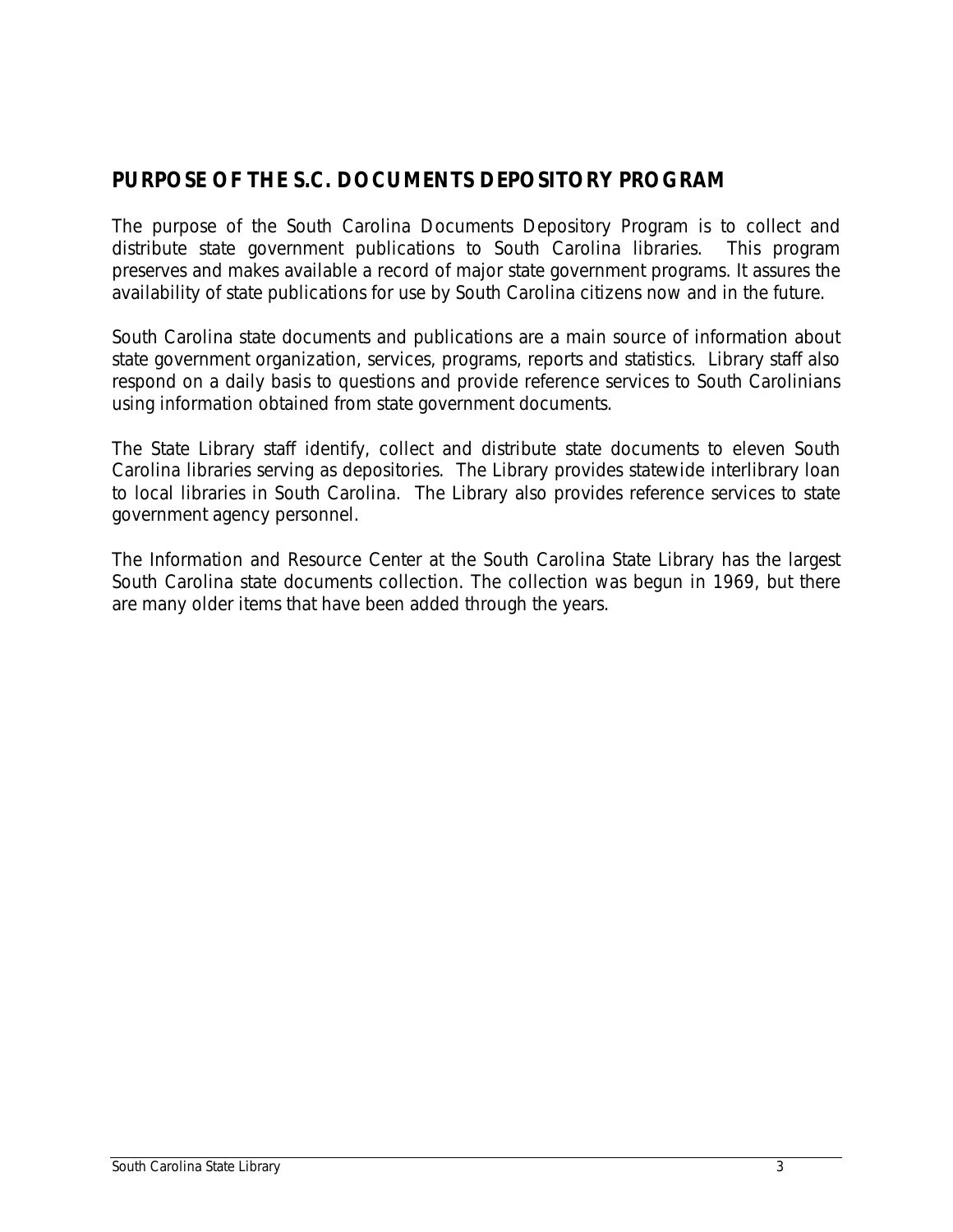# **DIRECTORY OF S.C. STATE DOCUMENTS DEPOSITORY LIBRARIES**

There are 11 designated depository libraries listed on the following page that receive one copy of each publication received. The South Carolina State Library keeps three copies of each publication. One copy remains in the Library at all times, two copies are available for loan. The State Library also sends one copy to the Library of Congress.

The depository libraries are geographically disbursed in the state. State documents depository libraries must offer public access and professional reference assistance to any South Carolina citizen using these public documents.

> **South Carolina State Library (Main documents collection & distribution point)** Elaine Sandberg Government Documents Librarian 1500 Senate Street Post Office Box 11469 Columbia, SC 29211 (803) 734-8625 (803) 734-8676 (Fax) Elaine@leo.scsl.state.sc.us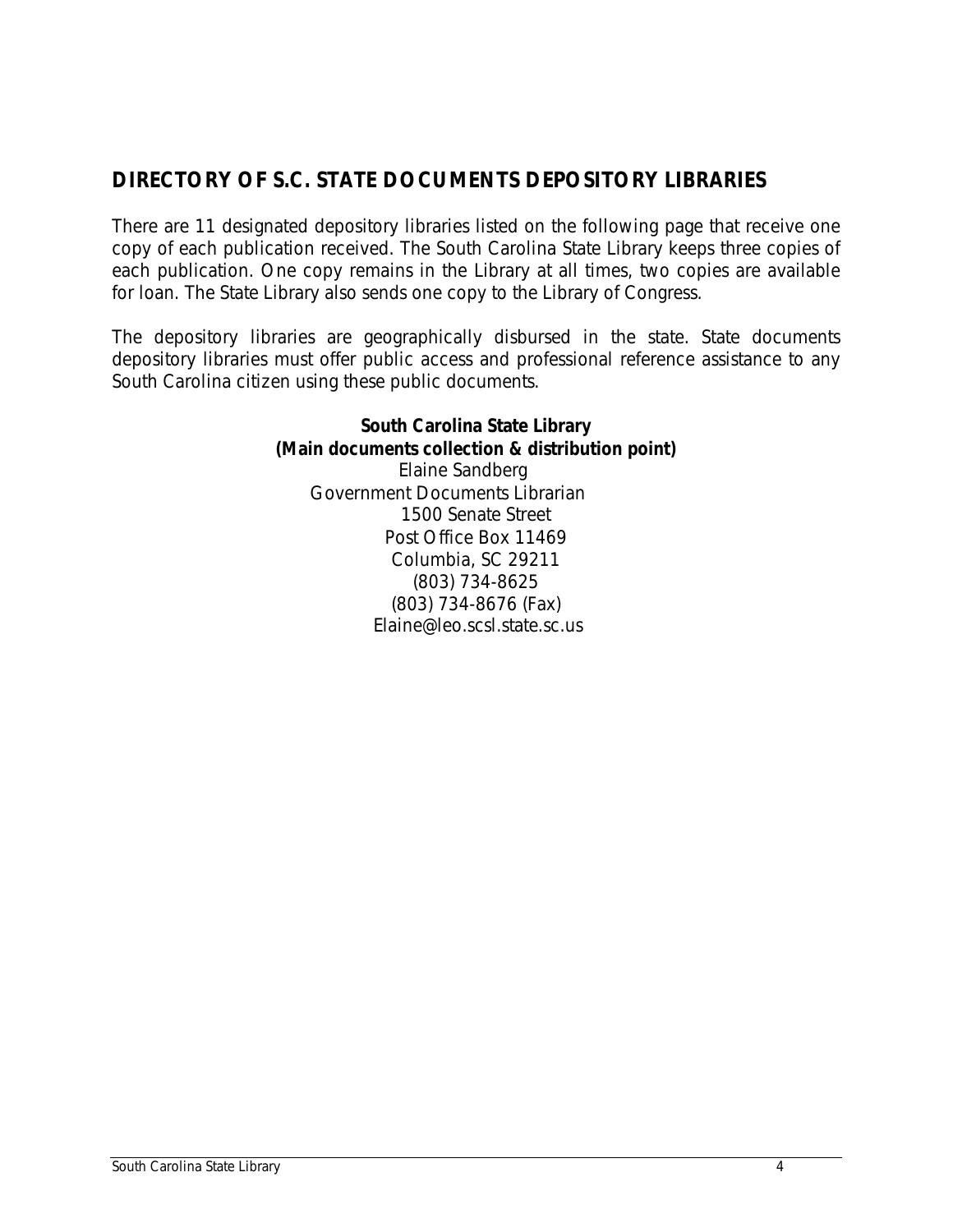#### **Clemson University**

Jan Comfort Robert Muldrow Cooper Library Clemson, SC 29634-3001 (864) 656-5168 **(864) 656-7156 (Fax)**

#### **Coastal Carolina University**

Peggy Bates Reference/Documents Services Librarian Kimbel Library 755 Highway 544 PO Box 261954 Conway, SC 29528-6054 (843) 349-2482 (843) 349-2412 (Fax)

#### **College of Charleston**

Katina Strauch Head, Collection Development Robert Scott Small Library 66 George Street Charleston, SC 29424 (843) 953-5530 (843) 953-8019 (Fax)

#### **Francis Marion University**

Yvette H. Pierce Assistant Reference Librarian James A. Rogers Library Florence, SC 29501 (843) 661-1310 (843) 661-1309 (Fax)

#### **Greenville County Library**

James Smith Documents Librarian 300 College Street Greenville, SC 29601 (864) 242-5000 (864) 235-8375 (Fax)

#### **Lander University**

Ann T. Hare, Director Larry A. Jackson Library Stanley Avenue Greenwood, SC 29646 (864) 388-8365 (864) 388-8816 (Fax)

#### **South Carolina State University**

Doris E. Johnson Reference & Information Specialist Miller F. Whittaker Library 300 College Street, NE P.O. Box 7491 Orangeburg, SC 29117 (803) 536-7045 (803) 536-8902 (Fax)

## **Spartanburg County Public Library**

Pat Brown Reference Librarian 151 South Church Street Spartanburg, SC 29306-3241 (864) 596-3505 (**864) 596-3518 (Fax**)

#### **University of South Carolina-Aiken**

Paul Lewis Reference Librarian Gregg-Graniteville Library 171 University Parkway Aiken, SC 29801 (803) 641-3320 (**803) 641-3302 (Fax)**

#### **University of South Carolina-Beaufort**

Dudley Stutz State Documents Librarian 800 Carteret Street Beaufort, SC 29902 (843) 521-4121 (843) 521-4198 (Fax)

#### **Winthrop University**

Susan Silverman Reference Librarian Ida Jane Dacus Library 701 Oakland Avenue Rock Hill, SC 29733 (803) 323-2131 (803) 323-3285 (Fax)

One copy is sent to the **Library of Congress**.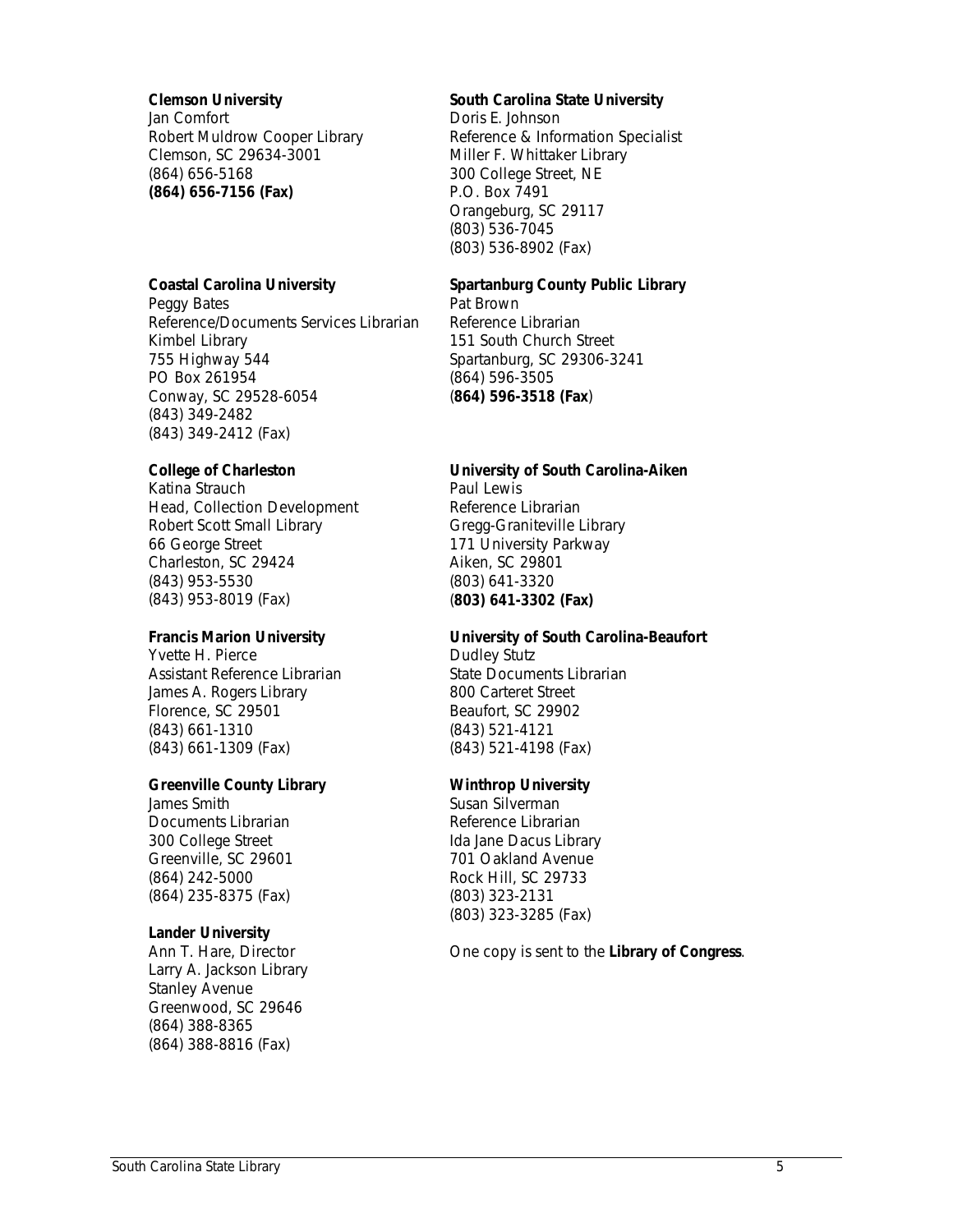# **PARTICIPATING IN THE STATE DOCUMENTS DEPOSITORY PROGRAM**

A state agency participates in the documents depository program by sending 15 copies of its publications to the State Library's Information and Resource Center. The documents themselves are the heart of the depository program: therefore, depositing them with the State Library is crucial to the program's success.

### **Agency publications contact person**

To expedite communications between agencies and the State Library, each agency should designate at least one publications contact person. The designated contacts are vital to the success of the documents depository program since they serve as the principal communications channel.

The Library recommends that agency employees in several types of positions are appropriate for designation as contact persons. These include the agency printing manager, public information officer, librarian, or purchasing agent. **More than one person may be designated as contact persons by an agency and this may be necessary in large agencies or those with diverse functions.**

Agencies should notify the Government Services Librarian at the State Library upon initial appointment or subsequent replacement of a publications contact person. Notification may be made by letter, telephone, or by submitting the publications contact person form (see Appendix C) to the Government Services Librarian. Additional copies of this form are available from the Government Services Librarian upon request.

**The specific responsibilities of the publications contact person include:**

- **1. Regularly send copies of their agency's publications to the South Carolina State Library for the documents depository program.**
- **2. Publicize and inform employees in their agency about the documents depository program. This helps to ensure that 15 copies of publication(s) are included before printing orders are completed and that the State Library is added to the distribution lists for the publication(s).**
- **3. Serve as the contact person/liaison from their agency for the documents depository program.**
- 4. **Answer questions from the SC State Library's reference staff about their agency's publications.**

The depository program requirements should be included in the state procurement process at the beginning of the process when agencies are deciding upon the number of copies of a publication to be printed.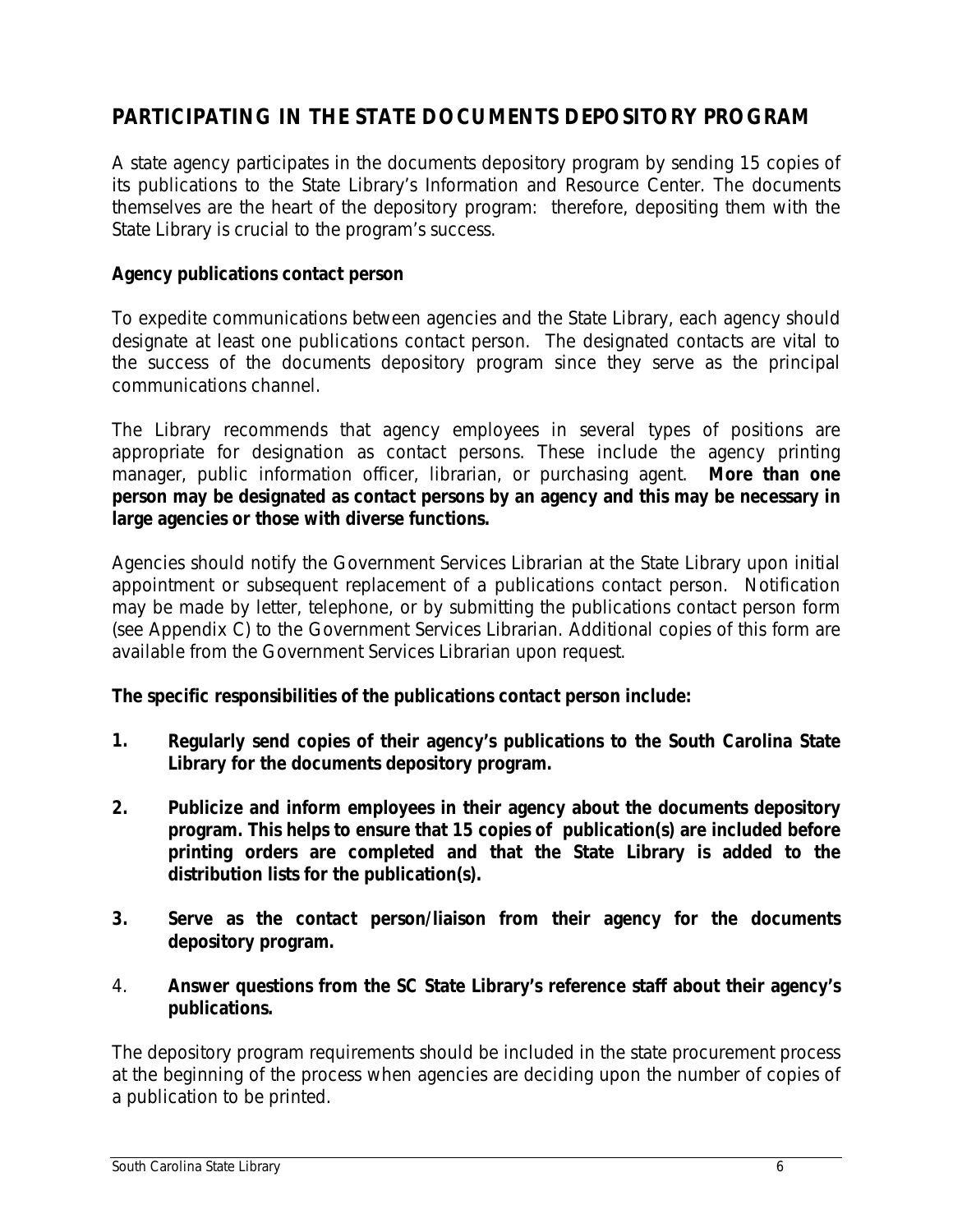The State Library should be added to any distribution lists for various types of publications. This ensures that state publications are sent to the depository libraries, and become accessible to South Carolina citizens, as soon as possible after they are printed.

### **What documents to include**

It has often been difficult for agencies to determine what type of publications should be included in the documents depository program. A definition has been included below to help clarify this. In addition Appendix B provides information on the types of publications that are especially important and gives examples of those which should be included.

## **Definition**

According to the definition in the South Carolina Code, 1976 60-20-10 (d),

"State publication" means any document, compilation, register, book, pamphlet, report, map, leaflet, order, regulation, directory, periodical, magazine or other similar written material excluding interoffice and intraoffice communications issued in print by the State, any state agency or department or any state-supported college or university for the use or regulation of any person; it shall also include those publications that may or may not be financed by state funds but are released by private bodies such as research and consultant firms under contract with or supervision of any state agency."

**An agency's publication qualifies as a state document if it is:**

- **Reproduced in multiple copies, regardless of format or process**
- **Issued by any of the following:**

**The legislature (or its committees and research offices),**

**Any state agency, including agencies, departments, boards, committees, commissions, and task forces.**

**The Governor's office, committees, commissions, or task forces.**

• **Or at the state's expense by a private individual or organization acting for one of these bodies.**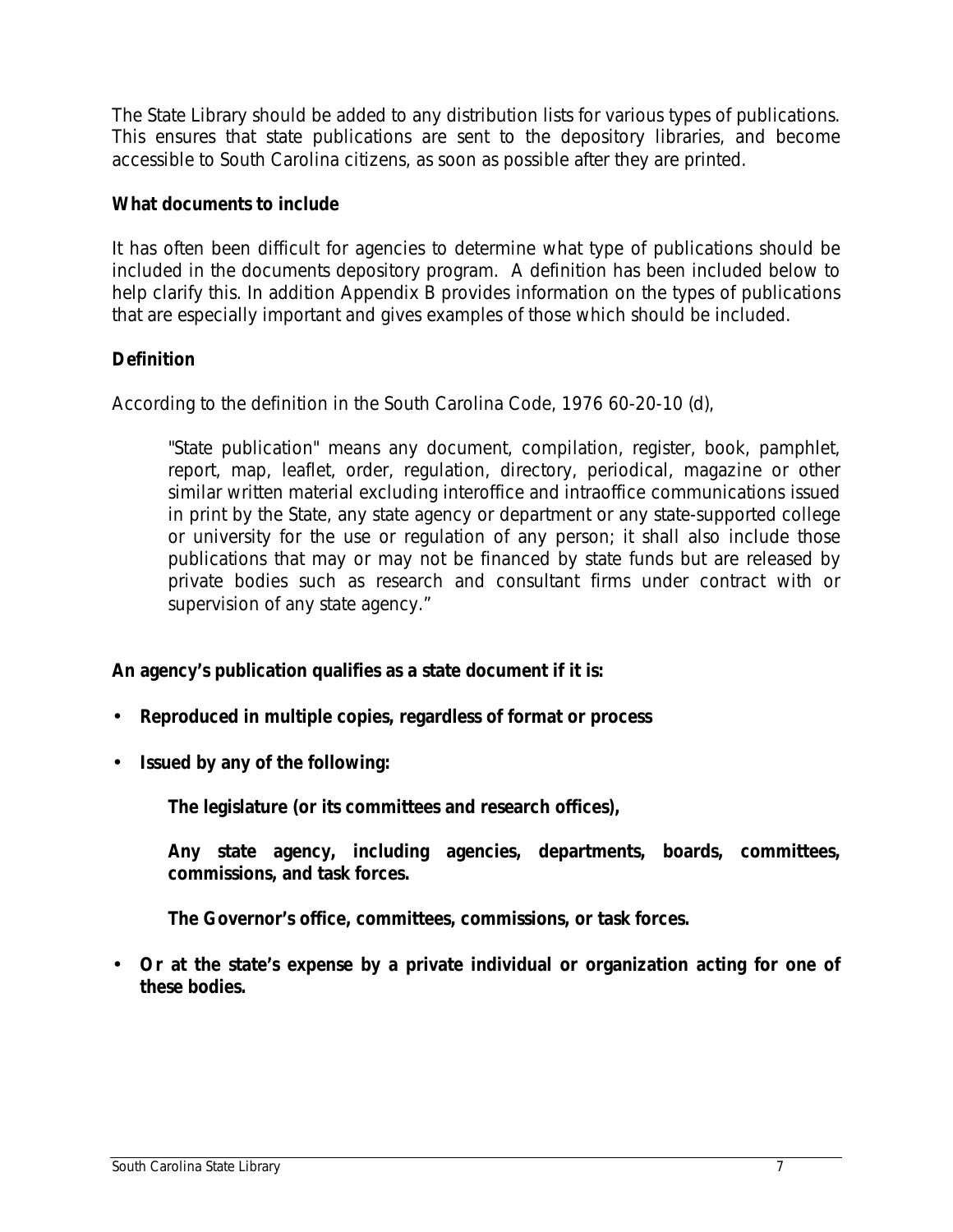### **State documents vs. public records**

The definition of a state document in this context is much more limited than that of a public record, but the terms are sometimes confused. It is the intent of the documents depository program to collect and preserve publications that are intended for **public use** and which provide a public perspective on state government programs. It is not the intent to collect all items that might be considered public records.

## **Exemptions and restrictions**

**The definition of a "state document" excludes materials not intended for public use; such as forms, inter/intra-office memos, internal procedure manuals and drafts prepared for in-house review.**

**A state agency may restrict the number of copies provided for distribution if less than ten (10) copies are published as specified under South Carolina code 62-2-30 (2)**

#### **Periodicals**

Magazines, newsletters, items published in series, and other materials published on a regular basis multiple times a year are to be included in the documents depository program. Occasionally in the past, agencies have neglected to include these in the depository program.

## **Nonprint materials**

Nonprint informational materials may include machine-readable data files, microforms, and audio or visual presentations. The format of state documents may not exempt any type of material from distribution provided that the materials meet the other tests for determining whether they are a state publication. In the case of these materials, it is especially important to review the purpose of the publication. The material is generally exempt from deposit if it is not intended for public distribution. For example, software developed to manage agency operations does not need to be deposited, but software, video or audio tapes developed for distribution to local government agencies, non profit organizations or individuals do need to be deposited.

#### **Information in electronic format**

Government agencies are increasingly compiling and marking information available in electronic format. Electronic format includes production of information on floppy disk**,** CD-ROM, or through access to online databases. Sometimes information is available only in electronic format. If information is published or produced in more than one format, then the agency only needs to deposit the publication in one of these formats. Access to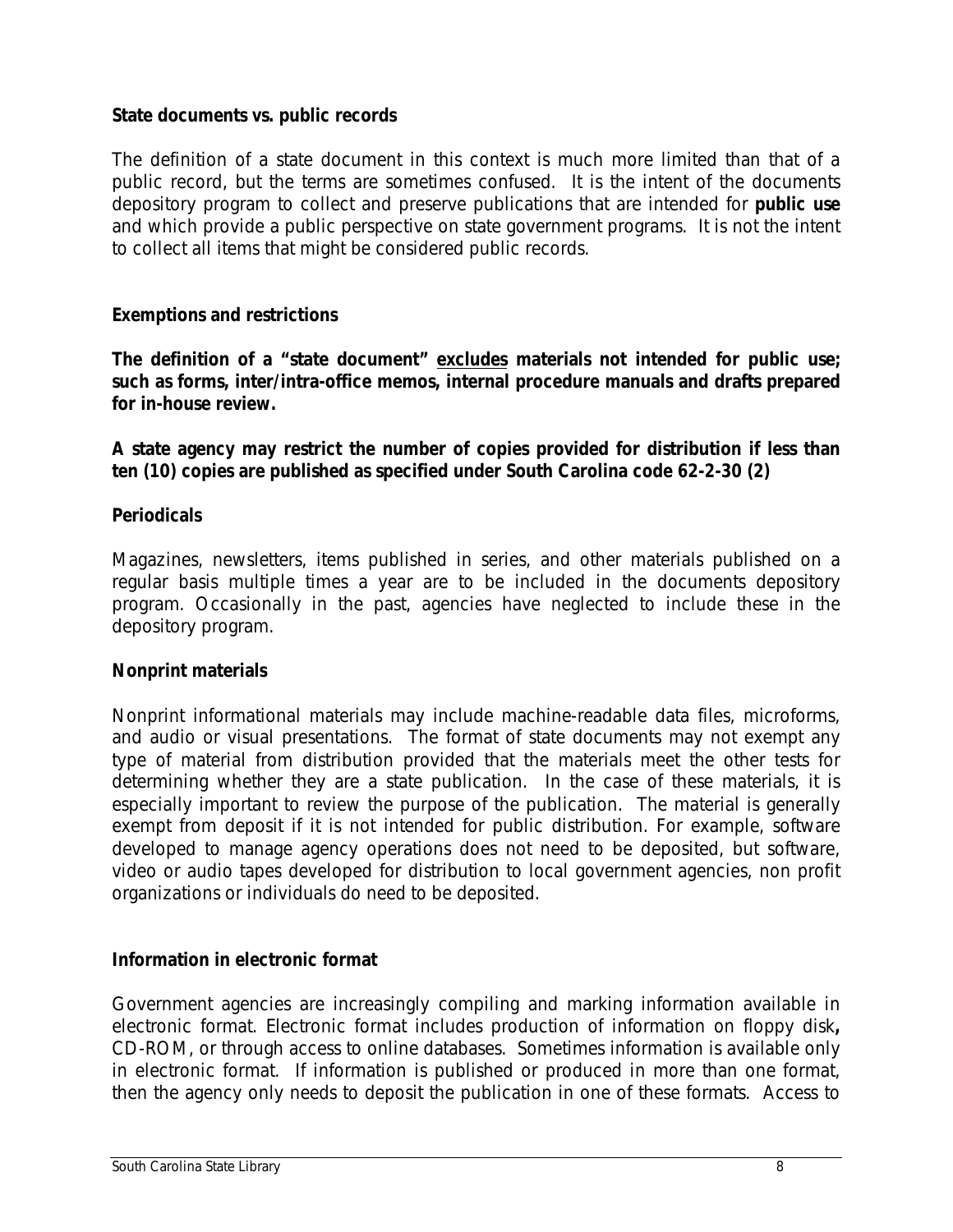online databases may be provided by giving depository libraries logon procedures and database searching instructions.

### **Questions on what materials to deposit**

Appendix B provides a more detailed listing of the types of state documents generally published by state agencies and specific examples which the South Carolina State Library distributes in the documents depository program.

If there is a question as to whether or not a particular publication should be sent to the South Carolina State Library for inclusion in the depository program, please contact Information Services at (803) 734-8026.

### **Copyrighted materials**

State agencies vary in their policies on copyrighting materials. Both copyrighted and uncopyrighted materials should be included in the documents depository program. Library staff are very familiar with copyright regulations and will assure the appropriate use of these materials.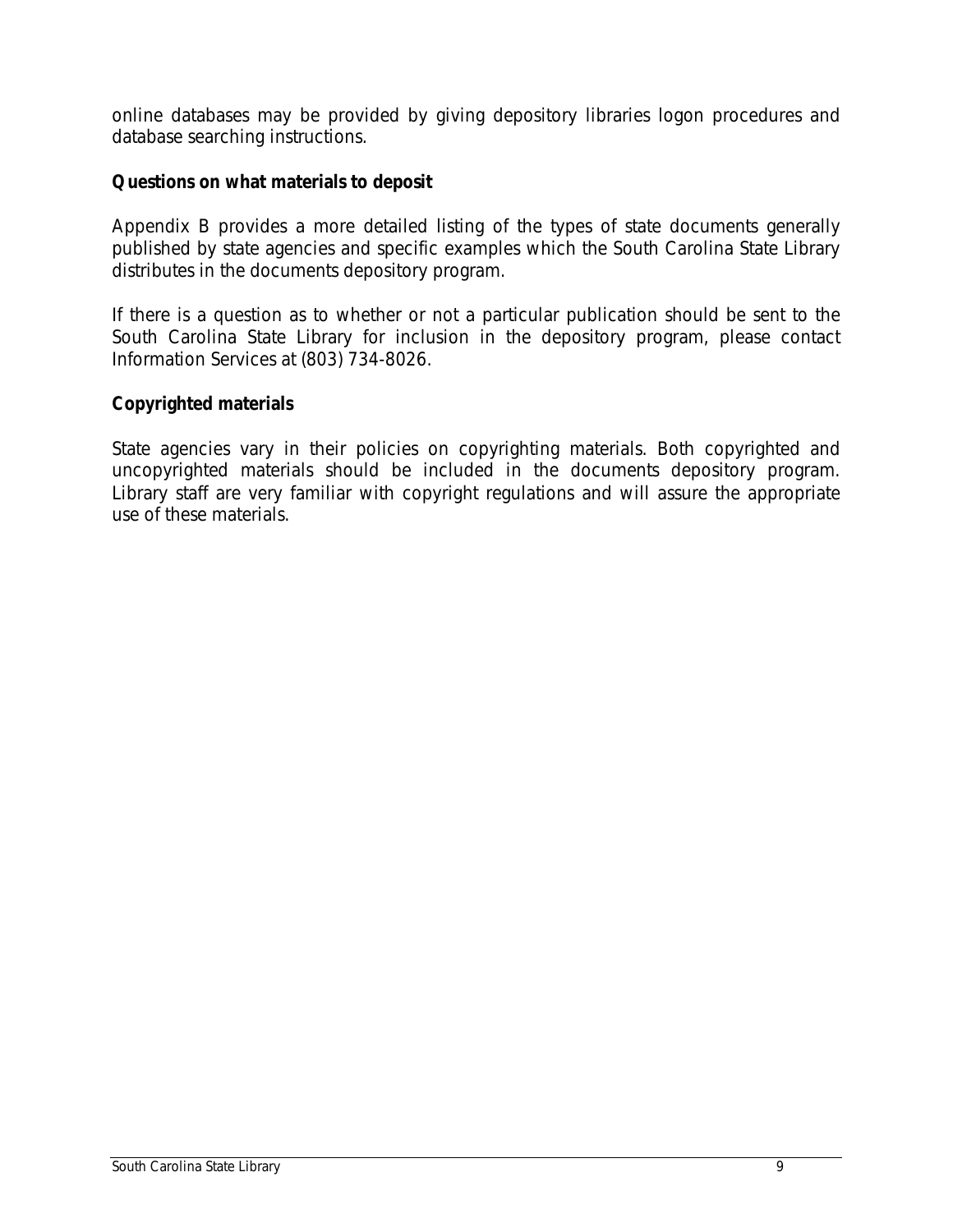# **ROLE OF STATE DOCUMENTS DEPOSITORY LIBRARIES**

Each depository library is required to make documents distributed to the library freely available to inhabitants of the state, to keep documents readily accessible for use, and to render assistance in their use without charge. Depositing materials in these libraries can be very advantageous to state agencies. It guarantees agencies that copies will be available throughout the state for designated periods of time. It also ensures that the materials will be available for use after the original stock of materials is exhausted. In many cases, the depository collection becomes an agency's "corporate memory" and historical record.

Agencies may find that other libraries which are not part of the depository program may request copies of documents. While agencies are encouraged to provide the materials, they are not required by statute to do so for free and may use their own discretion in meeting the requests.

Generally state agencies will find that there is a good public relations value in working with libraries.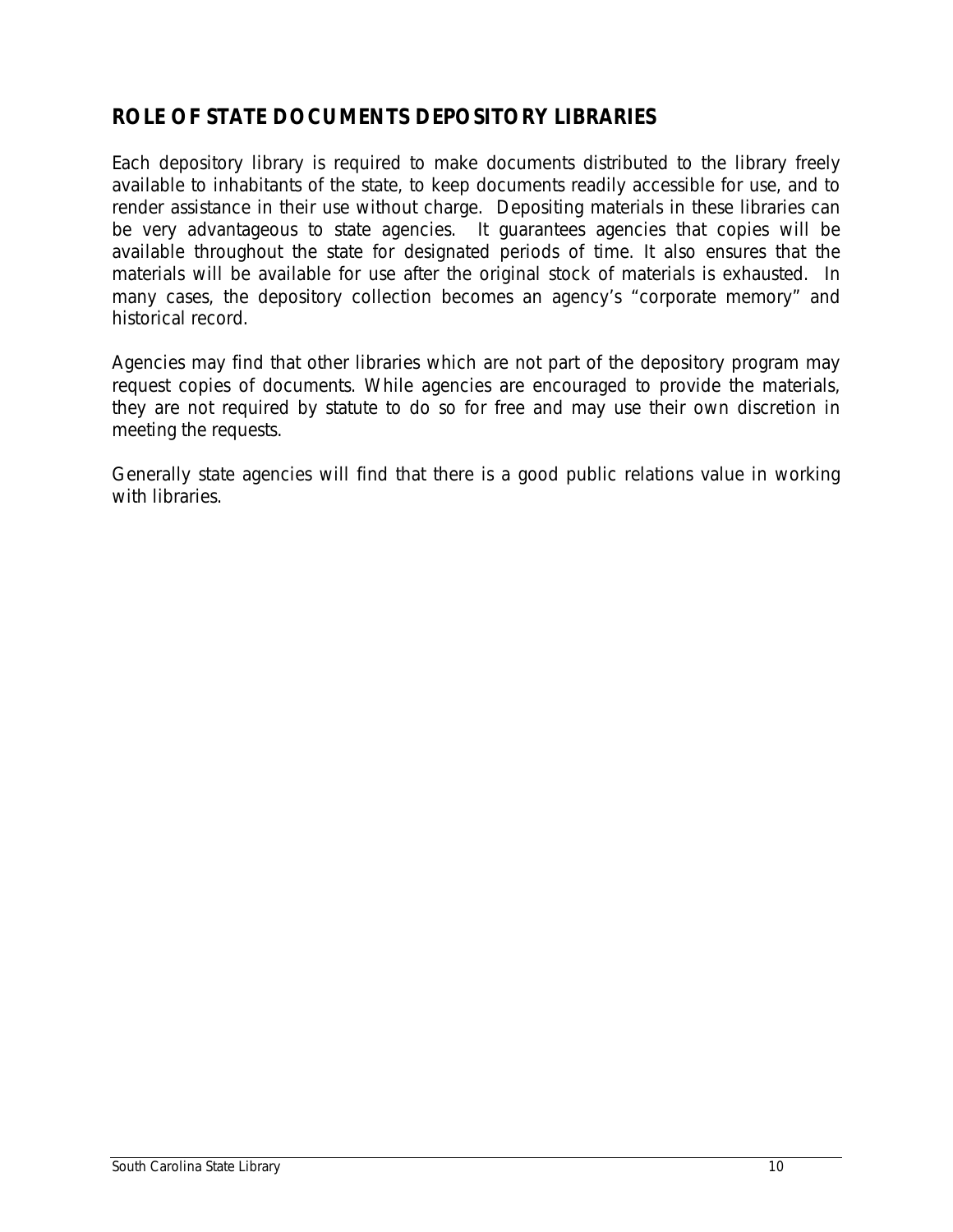# **SENDING STATE DOCUMENTS TO THE SOUTH CAROLINA STATE LIBRARY**

State agencies should send 15 copies of their publications to the Library to distribute. This assures that materials are available to the depository libraries as soon as possible after they are printed.

The South Carolina State Library sends a shipment of state documents to the depository libraries monthly or when enough documents have been accumulated to make a reasonable size shipment. The South Carolina State Library distributes the 11 copies to the South Carolina depository libraries and one copy to the Library of Congress. The State Library retains three copies for its own collection.

### **Documents can be sent via interdepartmental mail to:**

**S.C. State Documents South Carolina State Library 1500 Senate Street Columbia, SC 29201**

## **RECOMMENDED BIBLIOGRAPHIC INFORMATION FOR STATE PUBLICATIONS**

Librarians who catalog and describe each state document so it can be easily retrieved, seek consistent full bibliographic information from the cover and/or title page of state publications. It is very important that certain identifying information be included consistently on the beginning page of the publication.

It is recommended that the following bibliographic information be included in each state publication (preferably on the title page, cover, or first page):

- **A.** Full title
- **B.** Full name of issuing agency, name of state, and place of publication
- **C.** Individual author(s) if appropriate
- **D.** Date: Year of publication for a monograph Volume, issue number, and date for a periodical
- **E.** Edition number if published before and revised. Reprint, if published with a new date but material is essentially unchanged.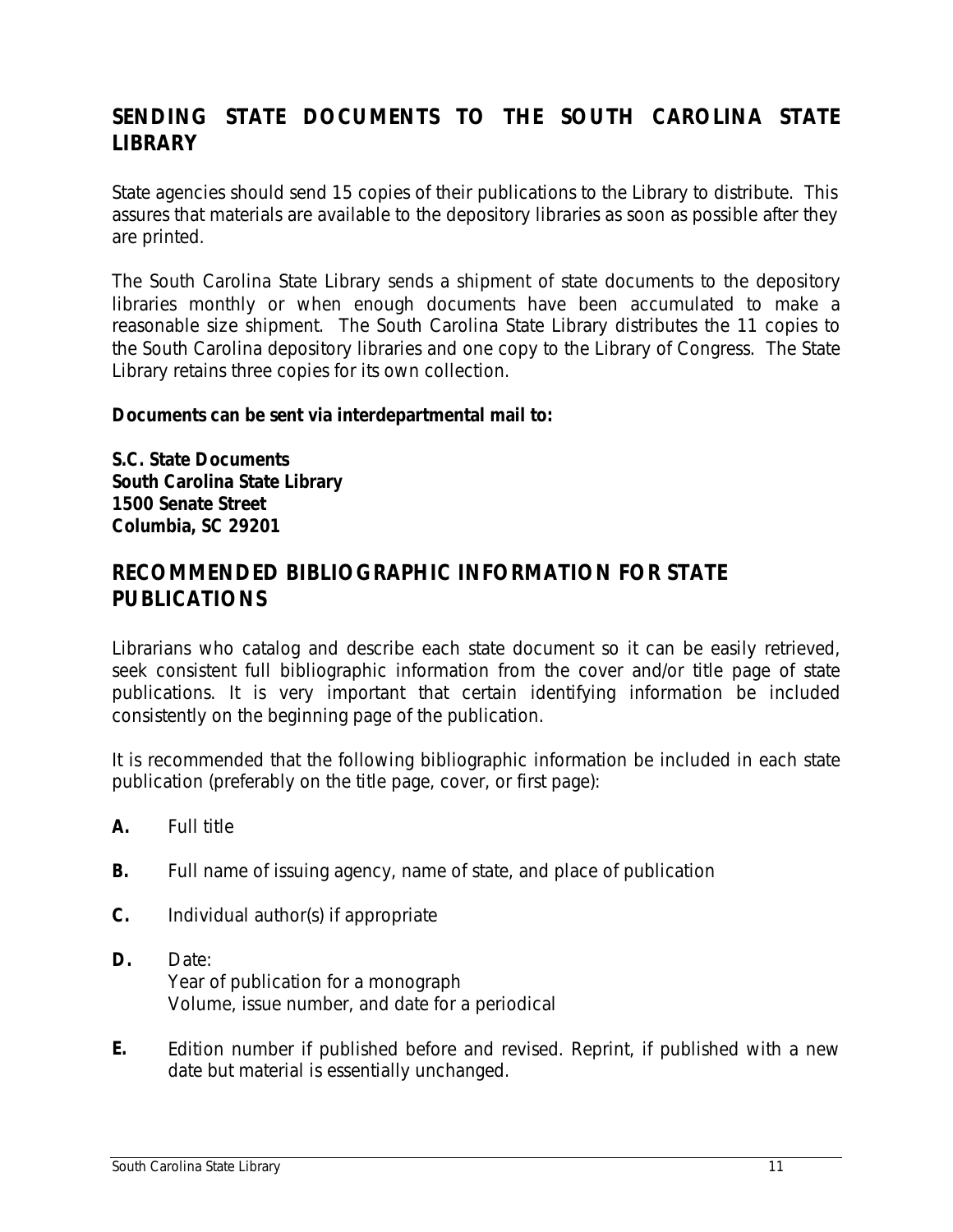- **F.** Information on distribution and availability. For example indicate if a publication has restrictions such as limited number of copies. Include the mailing address and telephone number of the issuing agency. This may reduce staff time spent on inquiries.
- **G.** Price (if relevant).

See the title page of this publication for an example of a title page containing the needed information.

# **ADDITIONAL DISTRIBUTION OF STATE DOCUMENTS**

### **Mailing to public libraries**

The South Carolina State Library maintains a pick-up shelf for all public library systems in South Carolina. If state agencies wish to distribute materials to public libraries, copies may be sent to the South Carolina State Library for distribution. Materials must be packaged as they are to be sent out. A total of 47 copies are needed to distribute to all public libraries systems, or 185 copies are needed to distribute to all South Carolina public library outlets (includes main and branch libraries). Smaller numbers of copies can be distributed by arrangement. **This distribution is provided as a service only and is not required.** Contact Information Services at (803) 734-8026 for further information.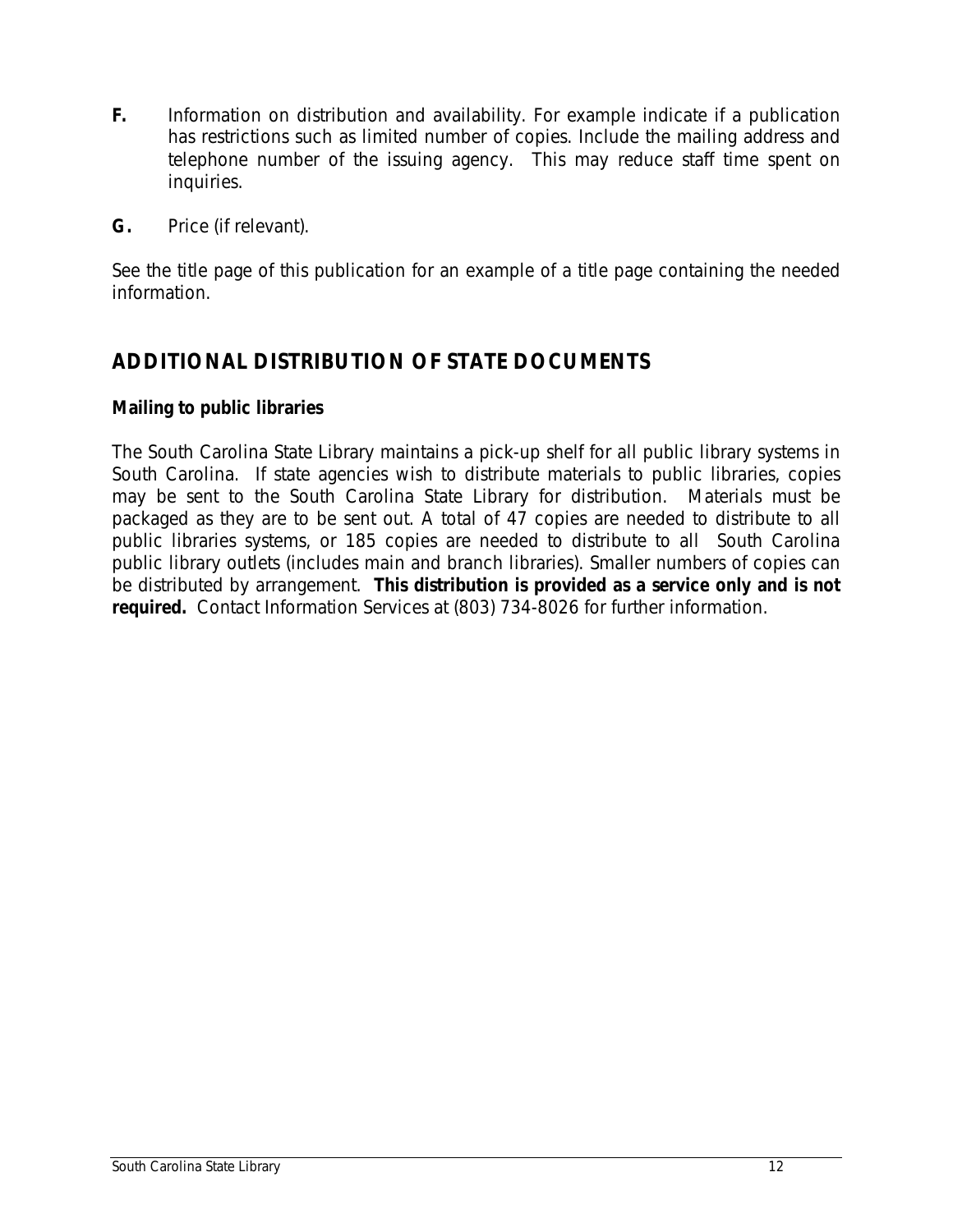## **SUMMARY**

The value of the South Carolina State Library Documents depository program increases for South Carolina citizens as state agencies deposit more of their publications with the South Carolina State Library. The Department of Information Services wishes to express its appreciation to all the agencies that have contributed to the accomplishment of the depository program's goals and to ask for the support of all state agencies in the State Documents depository program.

The depository program can be helpful and cost effective for South Carolina State agencies because copies of publication can be widely distributed to libraries, which have the responsibility of providing easy access to and reference assistance for state documents to South Carolina citizens. The state publications that are part of the depository program remain accessible long after they go out-of-print.

Library staff can also play an important role in helping South Carolina citizens locate information about government programs. The depository program offers a good opportunity for state agencies to provide the public with planning and program information and inform them about its agency's purpose and activities.

By working together, South Carolina State agencies and the State Library's South Carolina Documents Depository Program can insure that all citizens of South Carolina will have access to the wealth of information published by their state government in a timely and cost-effective manner.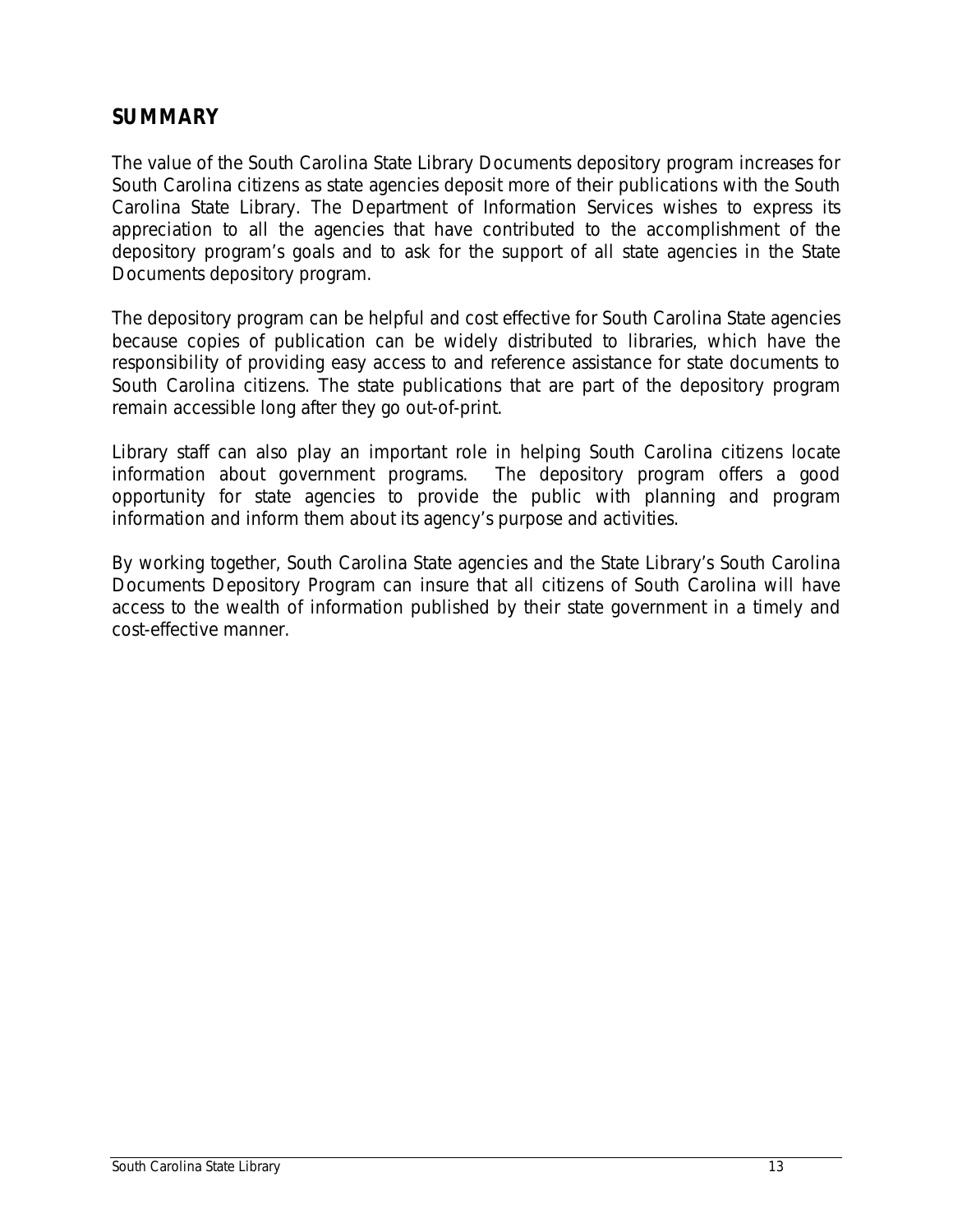# **APPENDIX A**

### **Code of Laws of South Carolina, 1976.**

#### Title 60 - Libraries, Archives, Museums and Arts

### CHAPTER 2.

#### STATE DOCUMENTS DEPOSITORY

SECTION 60-2-10. Definitions.

The following words and phrases when used in this chapter, unless the context indicates otherwise, shall mean:

(a) "Complete depository" is a place, usually a library, that requests and receives at least one copy of all state publications;

(b) "Selective depository" is a place, usually a library, that requests and receives one copy of selected state publications;

(c) "Depository system" is a system in which copies of all state publications are deposited in one central depository or library for distribution to other designated depositories or libraries;

(d) "State publication" means any document, compilation, register, book, pamphlet, report, map, leaflet, order, regulation, directory, periodical, magazine or other similar written material excluding interoffice and intraoffice communications issued in print by the State, any state agency or department or any state-supported college or university for the use or regulation of any person; it shall also include those publications that may or may not be financed by state funds but are released by private bodies such as research and consultant firms under contract with or supervision of any state agency;

(e) "Print" means all forms of duplicating other than the use of carbon paper.

SECTION 60-2-20. State library as official state depository of all state publications.

Notwithstanding any other provision of law, the South Carolina State Library shall be the official state depository of all state publications, with the responsibility for organizing such publications and for providing bibliographic control over them and shall distribute state publications to all libraries participating in a depository system established by it.

The State Library shall also forward such publications to and receive such publications from out-of-state libraries, departments and agencies with whom the State Library has implemented an agreement to exchange such publications. The provisions of this section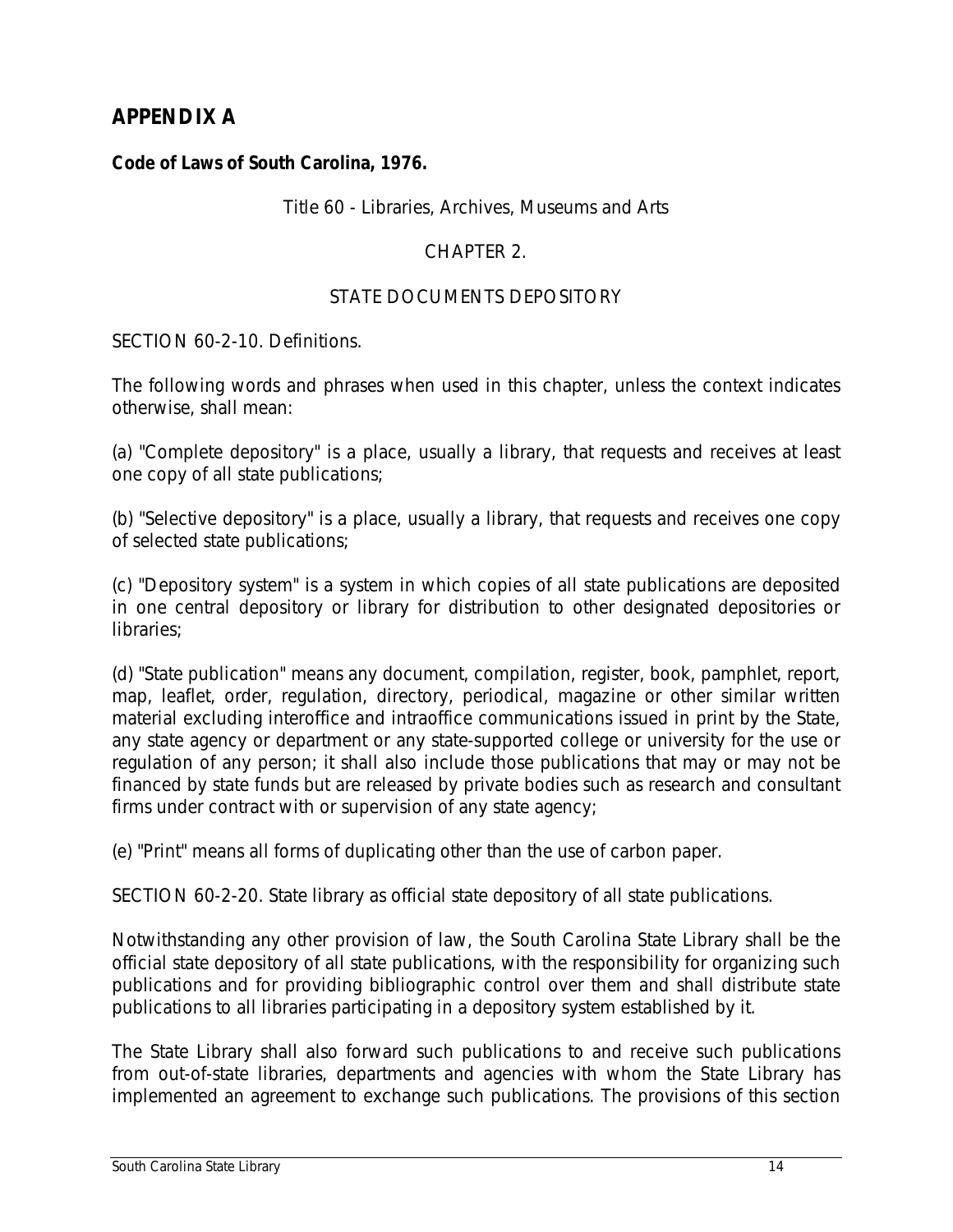shall not affect the duties of either the Legislative Council or the Code Commissioner as provided for by law.

SECTION 60-2-30. Duties of state agencies, departments and state-supported colleges and universities. All state agencies, departments and state-supported colleges and universities shall forward to the State Library at least fifteen copies of every state publication that such agency, department, college or university prints or causes to be printed within fifteen days after such printing. Provided, that additional state funds be used only in the publication and mailing of state publications, and not in their handling and storage. The State Librarian may waive the deposition of any agency publication if:

- (1) The publication is of ephemeral value;
- (2) Less than ten copies are to be printed; or
- (3) The issuing agency requests a waiver.

Provided, the State Library shall make a report to the General Assembly by January 1, 1983, on the cost of compliance, to include, but not limited to, the cost of storage space, clerical and librarian help, mailing and handling, and new positions and additional space that may be required for the State Library and each of the depository libraries.

**State House Network-LPITR@http://www.scstatehouse.net**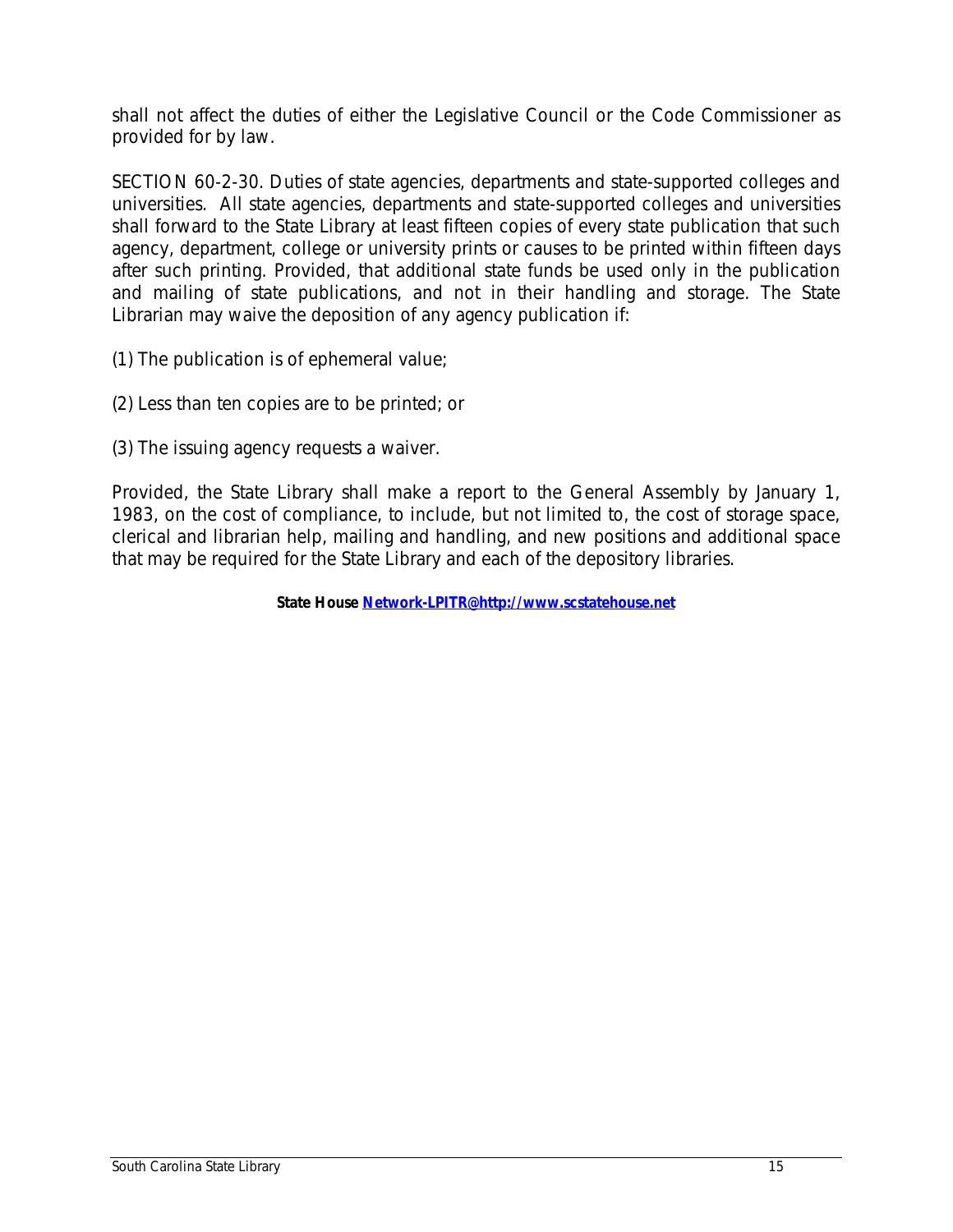# **APPENDIX B**

#### **GUIDELINES AND EXAMPLES FOR THE DEPOSIT OF PUBLICATIONS**

Types of Publication

**1. Annual reports/strategic plans** Descriptive and statistical reports of programs, services, activities of an agency; not all agencies prepare annual reports; may be for entire agency or for unit within an agency.

Examples:

**Annual report. South Carolina Department of Commerce**. Columbia, SC: Department of Commerce, 1998.

**Strategic plan: on track for the future.** Columbia, SC: SC State Housing Finance and Development Authority, 2000.

#### **2. Published conference proceedings**

Example:

**Proceedings of the Crawfish and Catfish Aquaculture Conference: July 28, 1984.** Charleston, South Carolina. Charleston, SC: South Carolina Marine Resources Center, 1985.

#### **3. Directories and rosters of agencies**

Examples:

**Licensee directory: nursing home administrators, community residential care facility administrators, dually licenses administrators.** Columbia, SC: Board of Long Term Health Care Administrators of the South Carolina Department of Labor, Licensing and Regulation, 2000.

**Roster.** Columbia, SC: South Carolina State Auctioneers' Commission, 1999.

**State of South Carolina telephone directory.** Columbia, SC: State Budget and Control Board, Office of Information Resources, 1999.

**Alzheimer's disease resource directory: a statewide listing of services available to those with Alzheimer's and their caregivers.** Columbia, SC: Alzheimer's Resource Coordination Center, 1999.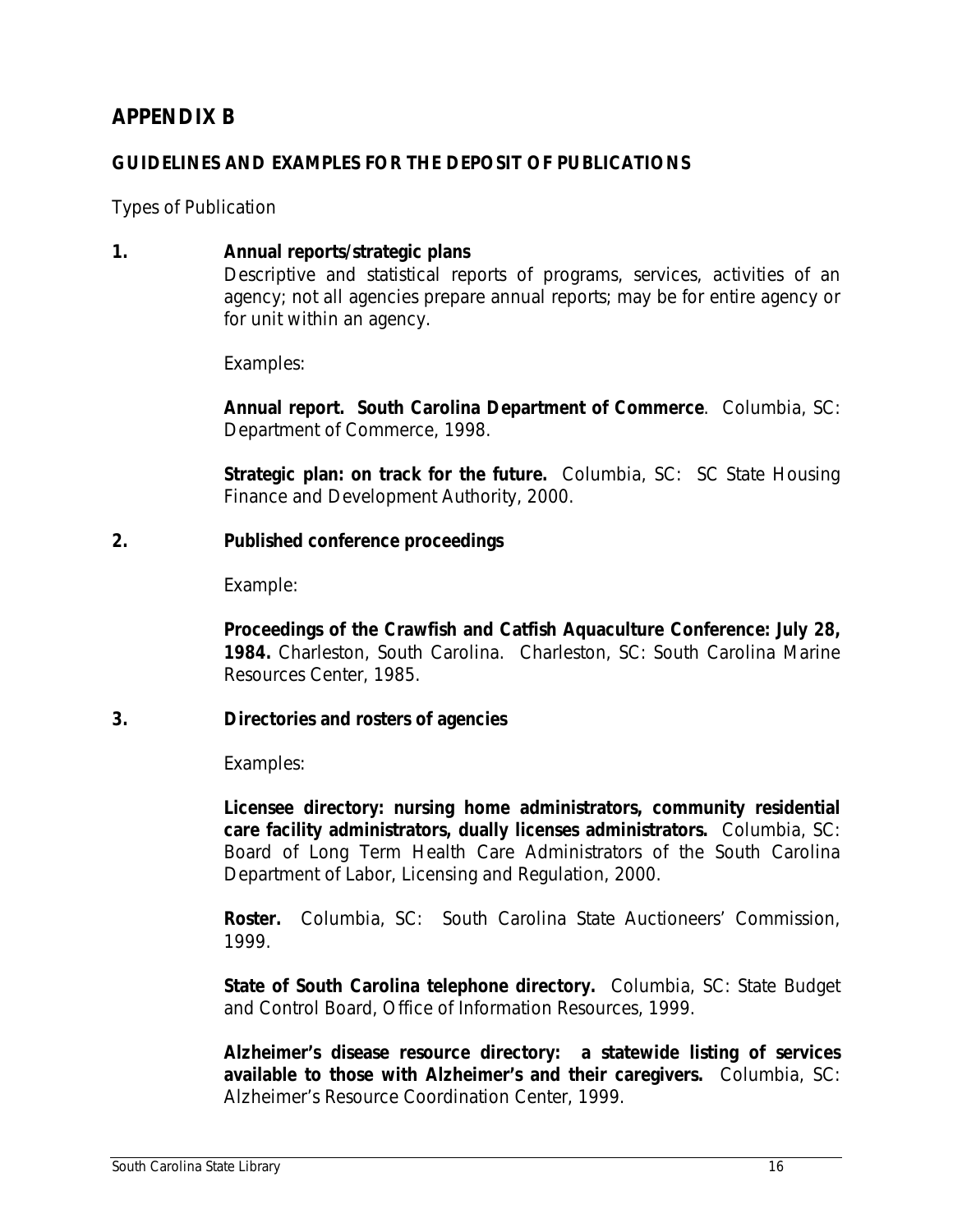## **4. Financial Reports/Program Audits**

Examples:

**Annual financial report South Carolina Museum Commission.** Columbia, SC: South Carolina State Auditor, 1995.

**South Carolina Arts Commission procurement audit report**. Columbia, SC: State Budget and Control Board, Office of General Services, 2000.

**Report to the General Assembly: a review of medical services at the South Carolina Department of Corrections.** Columbia, SC: South Carolina Legislative Audit Council, 2000.

**Capital improvement bonds funds authorized pursuant to Act 1377 of 1968, as amended.** Columbia, SC: State Budget and Control Board, Office of Capital Improvements, 1999.

### **5. General informational publications and reports of research**

By far the largest quantity of documents issued by an agency or college or university falls into this category. In general, this category includes all materials issued to provide information to a segment of the population or specific clientele or to report the results of research conducted by or for an agency or college/university.

Publications in this category cover an enormous variety of subjects and they differ in intended audience, sophistication of treatment, and format. Examples below are provided to suggest the kinds of publications which fall into this category.

## **a. Research reports.**

**Overage students for grades four, seven, and nine**. Columbia, SC: South Carolina Department of Education, Office of Research, 1999.

**Potentiometric surface of the Middendorf aquifer in South Carolina, 1996.** Columbia, SC: South Carolina Department of Natural Resources, Water Resources, 1998.

**South Carolina social studies framework.** Columbia, SC: South Carolina Department of Education, 1998.

## **b. Guides**

**South Carolina summer recreation guide for adults and children with disabilities, 2000.** Columbia, SC: South Carolina DD Council, 2000.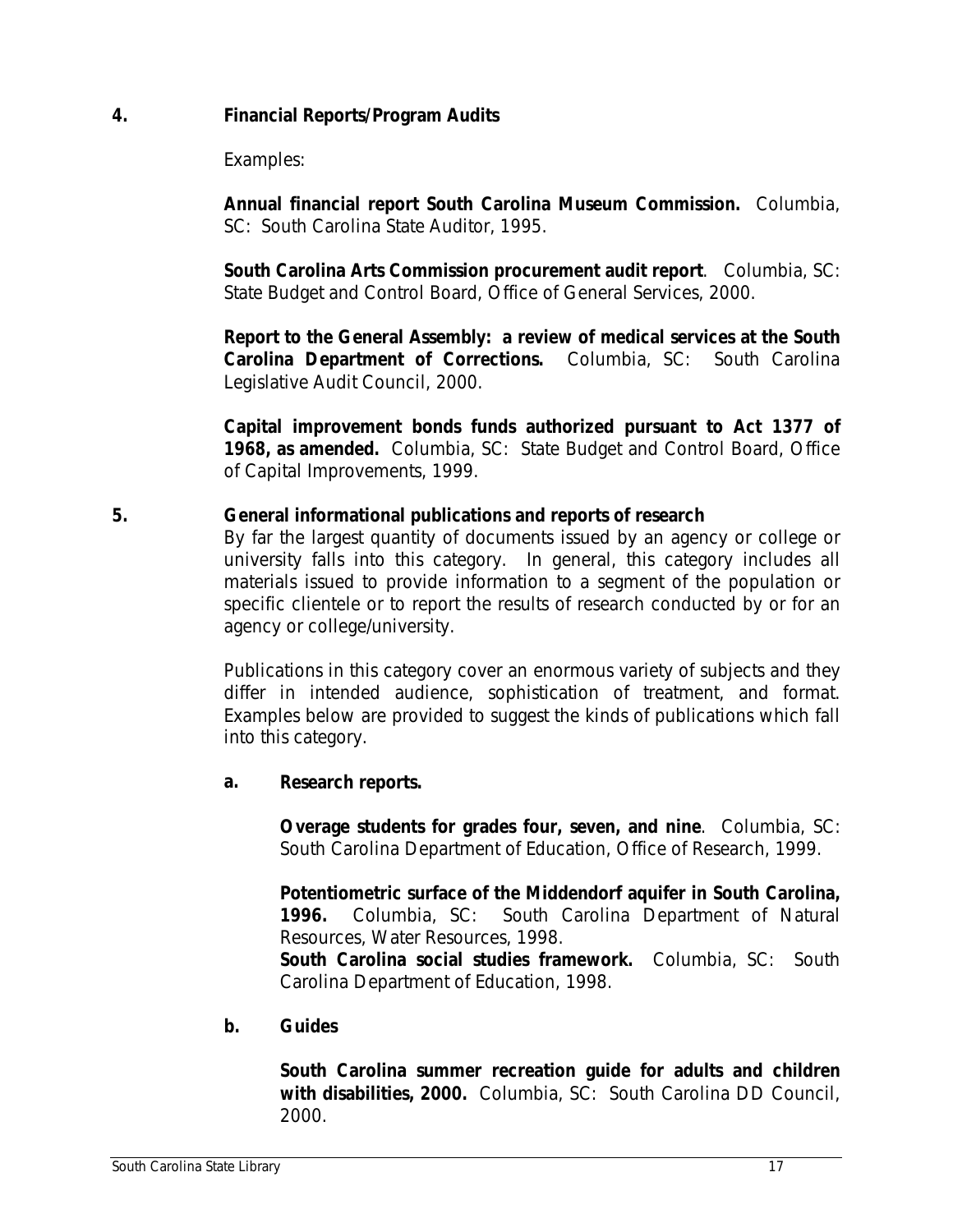### **c. Handbooks**

**Employer handbook on the South Carolina Employment Security Law.** Columbia, SC: South Carolina Employment Security Commission, 1995.

**Transportation manual.** Columbia, SC: South Carolina Department of Social Services, Division of Medical Support, 1994.

### **d. State plans**

**South Carolina state plan on aging**. Columbia, SC: Office of the Governor, Division on Aging, 1997.

### **e. Statistical compilations**

**South Carolina statistical abstract.** Columbia, SC: State Budget and Control Board, Office of Research and Statistics, 1999.

**Student retention in South Carolina public schools, 1999-2000.** Columbia, SC: South Carolina Department of Education, 2000.

**South Carolina local law enforcement census** (computer file). Columbia, SC: Law Enforcement Census Office, College of Criminal Justice, University of South Carolina, 1999.

## **6. Periodicals/Magazines/Newsletters**

Examples:

**South Carolina Wildlife.** Columbia, SC: SC Department of Natural Resources. 6 issues per year.

**Center for Governance on-line newsletter.** Columbia, SC: Center for Governance, Institute of Public Affairs, University of South Carolina, 1999-.

**CRS parent newsletter**. Columbia, SC: Children's Rehabilitative Services, Parent Advisory Council 199--.

**The connector**. Columbia, SC: SC Department of Transportation, monthly.

**News for South Carolina Libraries**. Columbia, SC: South Carolina State Library. 6 issues per year.

## **7. Nonprint Format**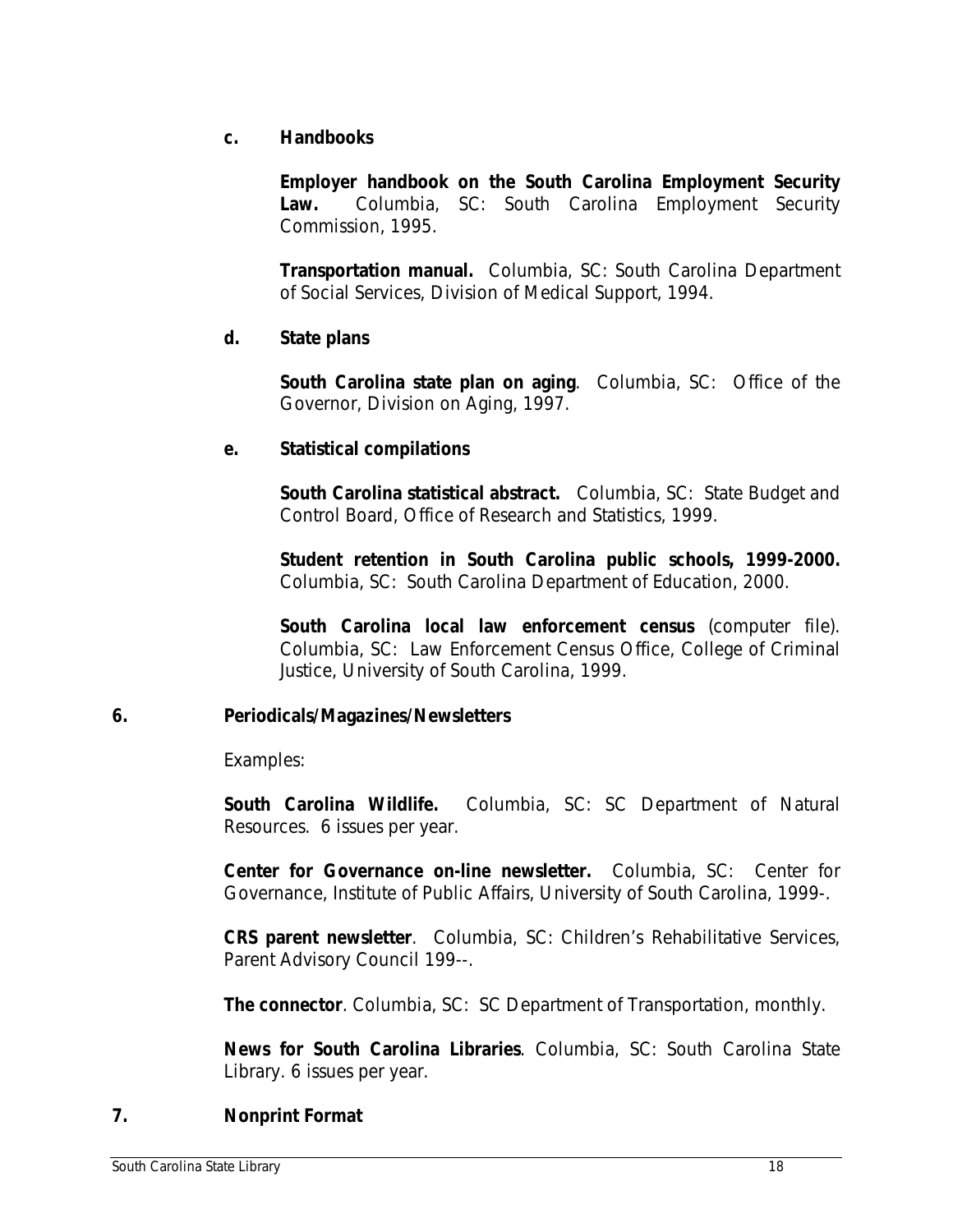The South Carolina State Library State Documents Depository Program often does not receive nonprint materials even when they may meet the criteria for a state document. Therefore, specific examples are provided. However, libraries collect and make accessible all types of formats and would find it desirable to collect these materials. Agency staff should contact the SC State Documents Depository librarian to discuss the appropriateness of including these materials if it is possible for the agency to include them.

#### **a. Microfiche**

Copies of publications produced originally in microfiche format which have not been produced and distributed to depository libraries in print format.

Microfiche could also be an alternative format for distributing a publication at the discretion of the agency.

### **b. Sound recordings**

Audiocassettes and other recorded material produced for public distribution.

#### **c. Computer files or databases**

Floppy disks with data produced for distribution to the public.

Free access to computer files with public data if this is the only form of access available. If an agency operates a database and allows dialup access to the database, the agency should provide access to depository library staff.

#### **d. CD-ROM/ DVD, etc.**

Copies of databases and documentation published in electronic format

## **e. Electronic documents available through the Internet**

Some state agency publications are available to the public through the Internet only. Agency contacts should contact the State Documents Depository Library and supply the URL (Uniform Resource Locator) or Internet address.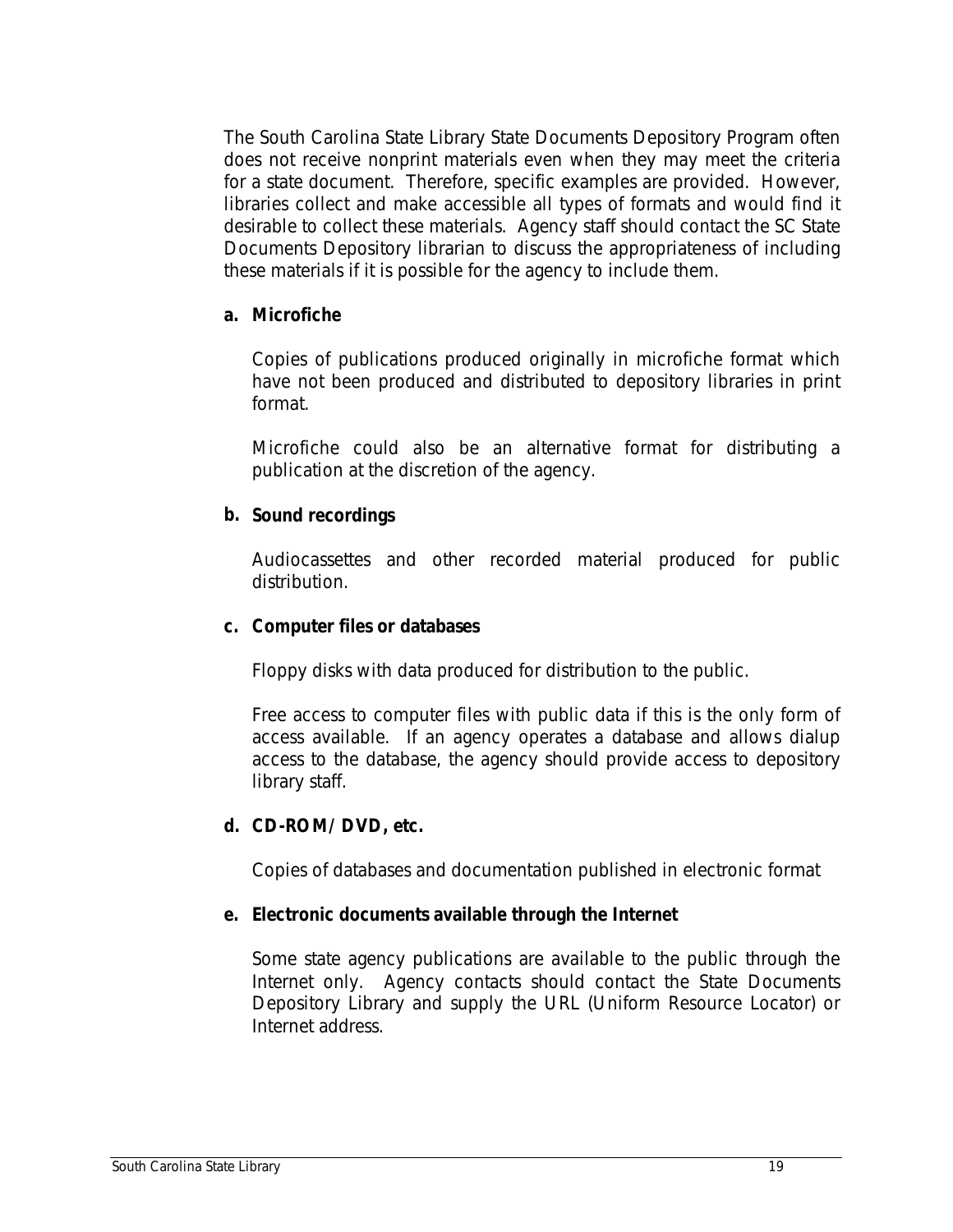# **APPENDIX C**

South Carolina State Library State Documents Depository System

AGENCY CONTACT

#### **NOTE: to be completed by agency's director or designee.**

Please indicate which of your staff members you would like to designate as the "agency contact person(s)" for the SC State Documents Depository System. The South Carolina State Library will communicate with this person(s) concerning the participation of your agency in the Documents Program.

Please notify the SC State Documents Depository Program whenever there is a change in the designated publications contact person(s). Thank you for your cooperation.

Agency Name:\_\_\_\_\_\_\_\_\_\_\_\_\_\_\_\_\_\_\_\_\_\_\_\_\_\_\_\_\_\_\_\_\_\_\_\_\_\_\_\_\_\_\_\_\_\_\_\_\_\_\_\_\_\_

Number of contact person(s) designated to represent the agency \_\_\_\_\_\_\_\_\_\_ *Note: Larger agencies should designate more than one contact to take care of a division/department.*